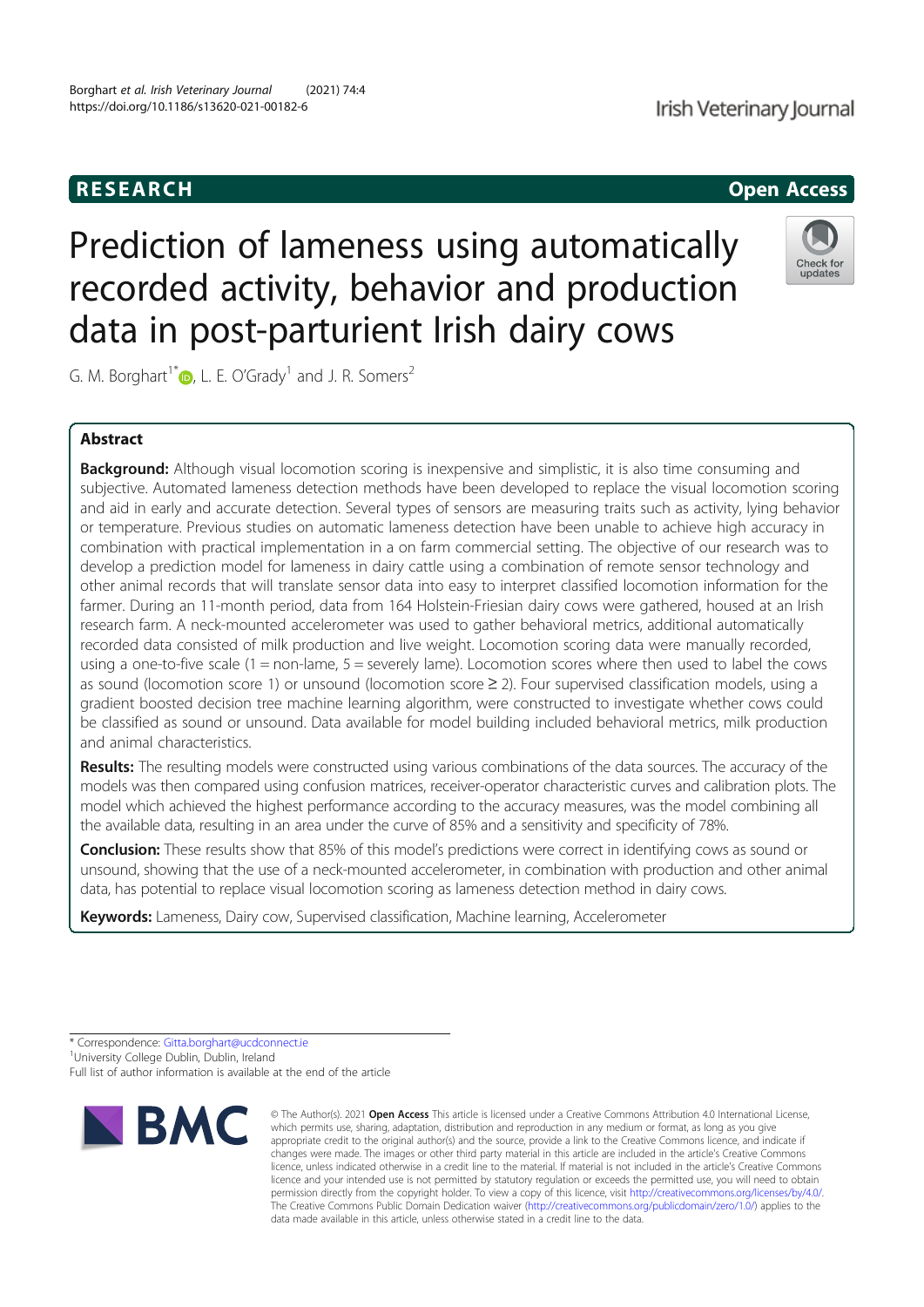## Introduction

With the ongoing growth of the world population and the abolition of the EU milk quotas in 2015, opportunities for the expansion of the dairy sector persist. Efficiency, and thereby the milk production per cow, has been increased over the past decades by selective breeding, increased milking frequency and feeding [18]. This intensification, together with specialization, has had implications on animal welfare. Restricted opportunity to perform natural behaviors such as grazing and increased pressure on staff time has led to a higher prevalence of both lameness and mastitis [17, 19, 37]. Earlier studies have reported lameness prevalence varying from 1.2% [53] to 5.1% in Sweden [41] to 36% in England and Wales [10] and between 23 and 70% in Europe and North America [30].

Lameness is an expression of pain, which can have several causes including trauma, infectious diseases and disfunction of one or more hooves or limbs [13, 52, 67]. This diverse range of disorders and their multifactorial etiology, make lameness difficult to prevent and treat, resulting in potentially a major welfare issue on farms [13, 48]. Bovines instinctively mask pain, lowering visual expression of lameness and impeding visual detection [20, 24, 45]. Early detection of lameness can increase treatment success, may prevent lameness from becoming chronic and may diminish the negative impact of lameness on production [8, 21, 71].

Lameness is usually detected by the herdsman, claw trimmer or veterinarian, during routine trimming or by visual inspection of the cow's locomotion. Visual locomotion scoring (LS) is time consuming and subjective, and farmers currently have less time to intensely monitor herd health due to increased farm size [6, 50]. Consequently, lameness detection and treatment are often delayed, with Alawneh et al. [2] estimating a median interval of 28 days from the onset of a LS > 3, recorded using the 5-point scale described by Sprecher et al. [55], to the treatment of lameness.

Because visual observation of the gait of cows has limits, other indicators of lameness may be useful for detection. Examples of these indicators include a change in the behavioral time-budget of cows, weight shifting between hind legs and resting of a painful foot [26, 58]. Sepúlveda-Varas et al. [51] found a relation between increase in beta-hydroxybutyrate (BHBA) concentrations and development of lesions in cows. Several studies have attempted to use these indicators to predict the degree and onset of lameness [36, 50, 72].

Automated detection methods for lameness have been developed to aid in early and accurate detection of lameness. Several types of sensors are involved in these methods, to measure traits as activity, lying behavior and temperature [7, 8]. However, scarcely any of the researched methods and models have been implemented in practice, mostly due to excessive error rates and false positives alerts, or costs and ease of implementation for the technology [32, 60]. Zhao et al. [71] investigated if gait characteristics could be extracted from leg swing analyses, using computer vision, and this resulted to be effective for quantifying lameness degeneration. However, it was suggested to explore a combination of technologies to generate a combined system that outputs a continuous locomotion score. Another study researched the possibility of downscaling the Gaitwise pressure mat, without significantly losing detection performance of lameness [60]. The study concluded that when both the measurement-zone length and sensor resolution were reduced, the same performance was achieved compared to the original set up. Wood et al. [70] reported that an increase in temperature associated with foot lesions could be detected by using thermography, but the lesions could not be differentiated with the technique. Thorup et al. [57] compared symmetries of left and right limb pair curves using force plates and demonstrated lower levels of symmetry to be present in lame cows compared to non-lame cows.

A study by Haladjian et al. [28] used a support vector machine classification algorithm to classify cow's strides as normal or abnormal. Anomaly detection was used, which aims to learn a computing device what "normal" events look like to detect deviations from those, in their case lameness. Another study used a decision tree for the classification of lameness into 3 categories, after data was gathered using an automatic vision-based system [71].. A decision tree uses if-then rules at each split of a branch to label all the items with a certain class in each leaf [71]. Jiang et al. [33] used a deep learning network for the detection of key parts of dairy cows, which can be used in lameness detection by using video analysis technology.

Given the challenge outlined above, there is a high demand for high performance, and easy to implement, analytical detection models that translate sensor data into useful information for farmers.

The objectives of this study were to use machine learning methods to develop a prediction model for lameness in dairy cattle, using commercially available remote sensor technology in combination with routinely available animal data translated into classified lameness predictions, useful for the farmer to replace visual locomotion scoring for early lameness detection.

## Materials and methods

The study was carried out in accordance with University College Dublin's (UCD) guidelines and approval on ethical animal research.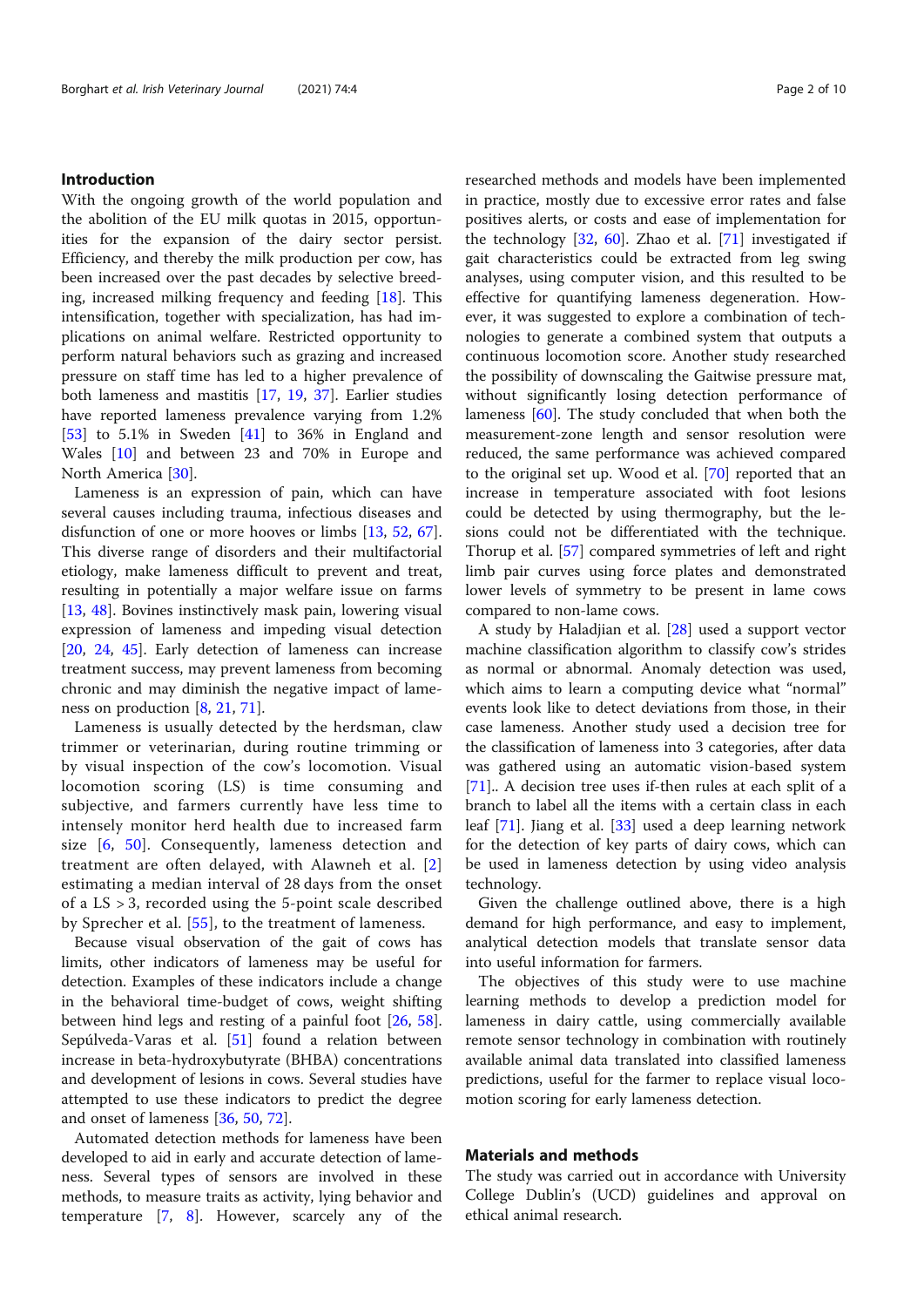From February 2017 until December 2017, data were collected from 164 Holstein-Friesian dairy cows, housed at the UCD Lyons Research Farm, Newcastle, Co. Dublin, Ireland. The cows were milked twice daily in a 45-unit rotary parlor, in which they were fed supplemental concentrates based on individual energy requirements. The farm operated a pasture-based production system with daytime grazing during February and October/ November and full-time grazing from March until October. During the winter months, the cows were fed a grass silagebased diet. Locomotion scores (LS) were recorded manually, by a trained veterinarian (JS) according to Sprecher et al. [55], which is based on a one-to-five scale, with one being non-lame and five being severely lame. LS assessment of all the milking cows was performed weekly on a 30-m stretch of solid concrete floor, when the cows exited the parlor after milking in the afternoon.

All the cows at the farm received a routine foot trimming of the hind feet at the start of the study in February 2017. The Dutch 5-step method [59] was used to trim all cows' hind feet, since most lesions affect the hind claws [11, 54], front feet were examined when indicated through lameness assessment. Footbaths containing an 8% copper sulphate solution were used routinely during the study period. The footbath routine consisted of two walk-through treatment footbaths, preceded by a single plain water footbath, that were placed along the exit corridor of the milking parlor. The cows walked through these baths after morning and evening milking, three nonconsecutive days per week, for every three weeks.

A neck-mounted accelerometer (MooMonitor+®, Dairymaster®, Causeway, Ireland) continuously recorded activity of the cows, using a 3-dimensional accelerometer which determined the cow movement and head direction. The accelerometer data were classified into 6 behavioral metrics, consisting of 3 activity metrics (low, medium, high), rumination, resting and feeding, based on a commercial algorithm designed for grazing dairy cow systems [29, 65]. The thresholds for the 3 levels of activity were based on activity intensity. Every 15 min, the number of minutes spent on each behavior category was registered in the MooMonitor+. Additional data available for each cow were lactation number and milk production data: milk yield (kg), milk constituents (fat/ protein/lactose) and somatic cell count. Live weight data were recorded weekly, throughout lactation, using an electronic weighing platform (Dairymaster®, Causeway, Ireland).

### Data analysis

Before the data was analyzed, data preparation was performed for several variables in the datasets. The behavioral metrics were recorded on 15 min basis and were averaged as minutes per hour. When there were no milk production and/or live weight records available on the day of LS, an average was calculated from the recording before and after the LS. To investigate patterns of change over time, lagged variables were created for the variables going back in time 21 days.

The final data set consisted of 3799 behavioral observations with associated live weight and milk production data. All analyses were conducted using R version 3.4.2 [47]. Basic descriptive statistics were calculated using the "psych" package [49]. Given the objective of identifying potentially lame animals, cows which received LS 1 were labelled as "sound", cows with  $LS \geq 2$  were labelled as "unsound". This wording, instead of "lame" and" nonlame", was chosen to create a more balanced data set, since there were not so many cows with  $LS > 3$ .

Machine learning methods were used to develop a range of predictive models. Supervised classification analysis was used to investigate whether cows could be classified as sound and unsound, based on all available behavioral activity, production and animal data, using the assigned label based on LS as reference. Four classification models were built, each containing a different combination of the available data, which were trained on a random subset of 60% of the data set and tested on the remaining 40% of the data set. The training set is bigger to prevent overfitting. The first model contained the 6 MooMonitor+ behavioral metrics, the second model contained lactation and DIM data. The third model consisted of the data from the first and second model combined, and the fourth model consisted of the same data as the third but also added live weight and milk production data (Table 1).

A gradient boosted decision tree machine learning algorithm, xgboost [16] was used for classification of sound and unsound cows. To improve the accuracy of each predictive model, hyperparameter tuning was performed by doing a grid search, which was set up manually, and 10-fold cross-validation was used as resampling method. The packages "caret" [68] and "xgboost" [16] were used in R to build these models.

These four models were constructed with a default cut-off value > 0.5 predicted probability for classification of a cow as unsound. An optimal cut-off value for each

Table 1 Overview of the data included in the four classification models that were built

| Model | Data included                                                                                               |
|-------|-------------------------------------------------------------------------------------------------------------|
|       | MooMonitor+ behavioral metrics                                                                              |
| 2     | Lactation number and DIM                                                                                    |
| 3     | Lactation number, DIM and MooMonitor+ behavioral metrics                                                    |
|       | Lactation number, DIM, MooMonitor+ behavioral metrics, live<br>weight and milk production data <sup>a</sup> |

<sup>a</sup>Milk production data consisted of milk yield (kg), milk constituents (fat/ protein/lactose) and somatic cell count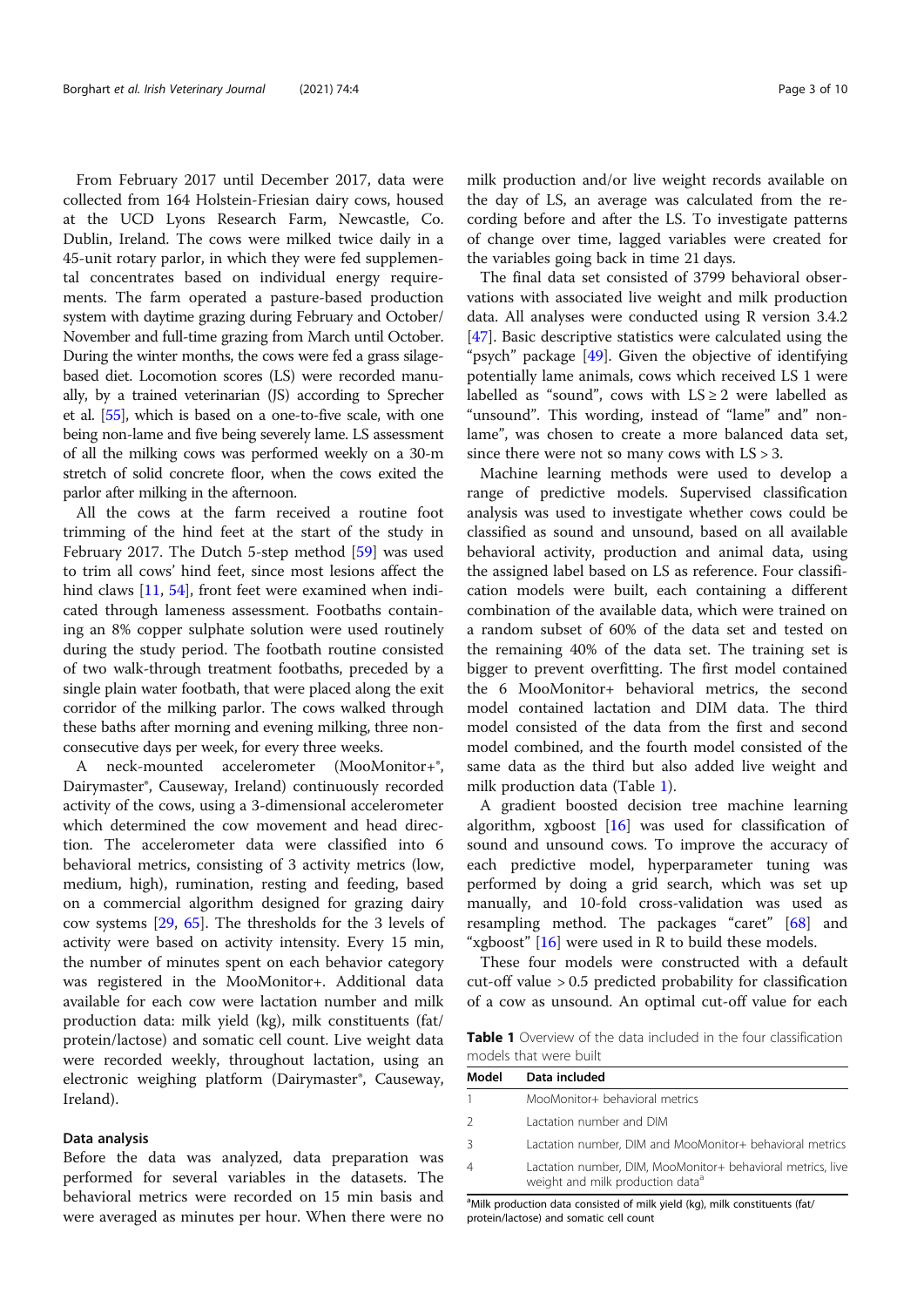model was determined to maximize predictive specificity and sensitivity using Youden's index [23].

Using a confusion matrix, the prediction output of the classification was evaluated against the assigned class based on LS as reference [40]. The true-positive  $(TP / (TP + FN))$  and true-negative  $(TN / (TN + FP))$ rates can be obtained from the confusion matrix, as well as the Cohen's kappa statistic. The kappa statistic measures how well the classifier has performed as compared to how well it would have performed by chance. Models achieving kappa statistic values between 0 and 0.20 are interpreted as "slight", between 0.21 and 0.40 represent "fair" models, between 0.41 and 0.60 represent "moderate" models, between 0.61 and 0.80 represent "substantial" models, between 0.81 and 0.99 represent "almost perfect" models, and a value of 1 represent a model which shows perfect agreement between predicted and observed classification [5, 39, 69]. A receiver-operator characteristic curve (ROC-curve) was plotted to check the diagnostic ability of the classification model at different threshold values [23]. Accuracy was evaluated by the area under the curve (AUC). As second method to measure accuracy, a calibration plot was built [22, 62]. A well-calibrated model has a calibration curve that "hugs" the straight line  $(y = x)$ , corresponding to true probability (LS) equals to predicted probability of unsound cows in our study. At last, variable importance was evaluated per model using variable importance plots. Importance is ascribed to every variable in the model by measuring the improvement of its role as substitute to the primary split in the model, using AUC as measure [9, 38]. The importance's of the variables are then scaled to have a maximum of hundred.

## Results

The number of recordings with LS 1 were 1979 (52.1%), with LS 2 were 1086 (28.6%), with LS 3 were 544 (14.3%), with LS 4 were 185 (4.9%) and with LS 5 were 5 (0.1%) over the whole study period. This resulted in 1820 (47.9%) unsound labelled recordings in the complete data set. The differences in the behavioral metrics, milk yield and live weight between sound and unsound cows, displayed in Table 2, were small and the standard deviations were large.

The kappa statistic of the fourth model was the closest to 1 (Table 3), which represents a model that shows moderate agreement between predictions and observations [39, 69]. The first model has the lowest kappa value (closer to zero, Table 3). A kappa value close to zero, means that the model did not perform better than chance [69].

Table 2 Mean, median and standard deviations per MooMonitor+ behavioral metric, milk yield and live weight for sound and unsound labelled cows in the merged data set (3799 recordings; 1979 sound and 1820 unsound)

| Variable (min/hour/day) | Group   | N    | Mean   | Median | Sd    |
|-------------------------|---------|------|--------|--------|-------|
| Rumination              | Sound   | 1979 | 20.55  | 20.66  | 4.06  |
|                         | Unsound | 1820 | 20.44  | 20.55  | 4.21  |
| Resting                 | Sound   | 1979 | 15.81  | 15.36  | 4.94  |
|                         | Unsound | 1820 | 16.99  | 16.31  | 5.46  |
| Feeding                 | Sound   | 1979 | 19.27  | 20.72  | 6.26  |
|                         | Unsound | 1820 | 18.18  | 19.26  | 6.44  |
| Activity <sup>a</sup>   |         |      |        |        |       |
| Low                     | Sound   | 1979 | 2.46   | 1.64   | 2.22  |
|                         | Unsound | 1820 | 2.32   | 1.78   | 1.72  |
| Medium                  | Sound   | 1979 | 1.53   | 1.27   | 1.35  |
|                         | Unsound | 1820 | 1.62   | 1.31   | 1.52  |
| High                    | Sound   | 1979 | 0.38   | 0.21   | 0.86  |
|                         | Unsound | 1820 | 0.46   | 0.20   | 1.08  |
| Milk yield              | Sound   | 1979 | 24.39  | 23.85  | 8.29  |
|                         | Unsound | 1820 | 27.81  | 28.00  | 9.84  |
| Live weight             | Sound   | 1979 | 620.61 | 618.5  | 76.1  |
|                         | Unsound | 1820 | 683.45 | 681.5  | 76.68 |

<sup>a</sup>The activity data from the accelerometer consisted of 3 levels (low, medium, high), based on a commercial algorithm designed for grazing dairy cow systems

The highest performance was achieved with the fourth model  $(AUC = 0.85)$ , which contained the most variables in the model, using the default cut-off value (Table 3). A model with only the 6 behavioral metrics was the least performing model  $(AUC = 0.61)$ . The trend that was observed in the performance of the models, was that with increasing number of variables the performance increased (Table 3).

With the ROC-curve, the optimal cut-off value was determined for each model, using Youden's index. For the first model, the optimal cut-off value

Table 3 Overview of the kappa (with 95% CI), accuracy, specificity, sensitivity and area under the curve (AUC) per model, with the default cut-off value (0.5)

| Model | Kappa [95% CI] Accuracy Specificity Sensitivity |     |     |     | <b>AUC</b> |
|-------|-------------------------------------------------|-----|-----|-----|------------|
|       | $0.14$ $[0.09 - 0.19]$                          | 57% | 60% | 53% | 0.61       |
|       | $0.53$ $[0.48 - 0.57]$                          | 75% | 74% | 77% | 0.81       |
| Β     | $0.55$ $[0.51 - 0.59]$                          | 76% | 76% | 76% | 0.84       |
| 4     | $0.58$ $[0.54 - 0.62]$                          | 78% | 78% | 78% | 0.85       |

The first model consisted of MooMonitor + behavioral metrics. The second model contained data on lactation and DIM, the third model added the behavioral metrics to that, and the fourth model added live weight and production data on top of the data of the third model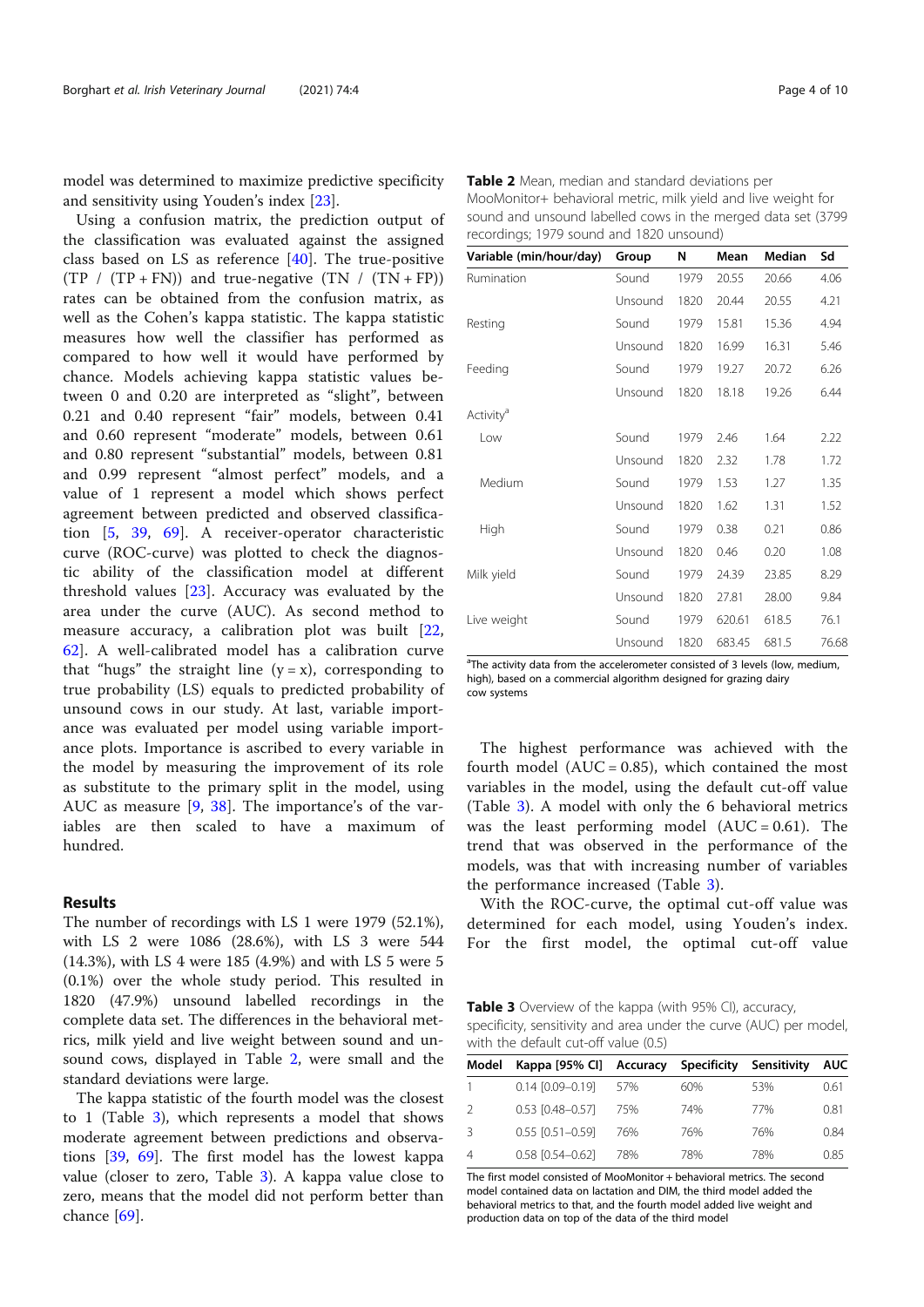resulted to be 0.5, the associated specificity 0.52 and the sensitivity 0.66 (Fig. 1a). The second model achieved an optimal cut-off of 0.42, with a specificity of 0.79 and sensitivity of 0.73 (Fig. 1b). The optimal cut-off of the third model was 0.39, the specificity 0.83 and the associated sensitivity was 0.72 (Fig. 1c). For the fourth model the optimal cut-off was 0.54, the associated specificity 0.77 and sensitivity 0.80 (Fig. 1d).

The accuracy of the four models was additionally checked using calibration plots (Fig. 2). The calibration plots for the third and fourth model show good calibration, since most of the points were close to the straight line (Fig. 2).

Changing from the first to the second model, keeping the cut-off value equal, increased the accuracy from 57 to 75%. Also, the specificity  $(+14%)$ , sensitivity (+ 24%), and the AUC (from 0.61 to 0.81) increased. The differences between the second and third model were smaller (around 1% increase/decrease), which was similar for the difference between the third and fourth model. However, there was a bigger impact of changing from the second to the third model visible in the calibration plot, meaning an increase in reliability of the predictions of the third model.

At last, the importance of each variable to the models was visualized in variable importance plots. For the first model, which contained the MooMonitor+ behavioral metrics, the most important variables were the low activity level, resting and feeding. For the second, third and fourth models, the variable lactation was the most important, followed by DIM, liveweight and the low activity level (Fig. 3).



Fig. 1 ROC-curves with the optimal cut-off value and associated specificity and sensitivity between brackets, for the first model a, containing the 6 MooMonitor+ behavioral metrics, the second model b, containing lactation number and DIM data, for the third model c, consisting of the 6 MooMonitor+ behavioral metrics and lactation and DIM and for the fourth model **d**, consisting of the 6 MooMonitor+ behavioral metrics, lactation, DIM, live weight and milk production data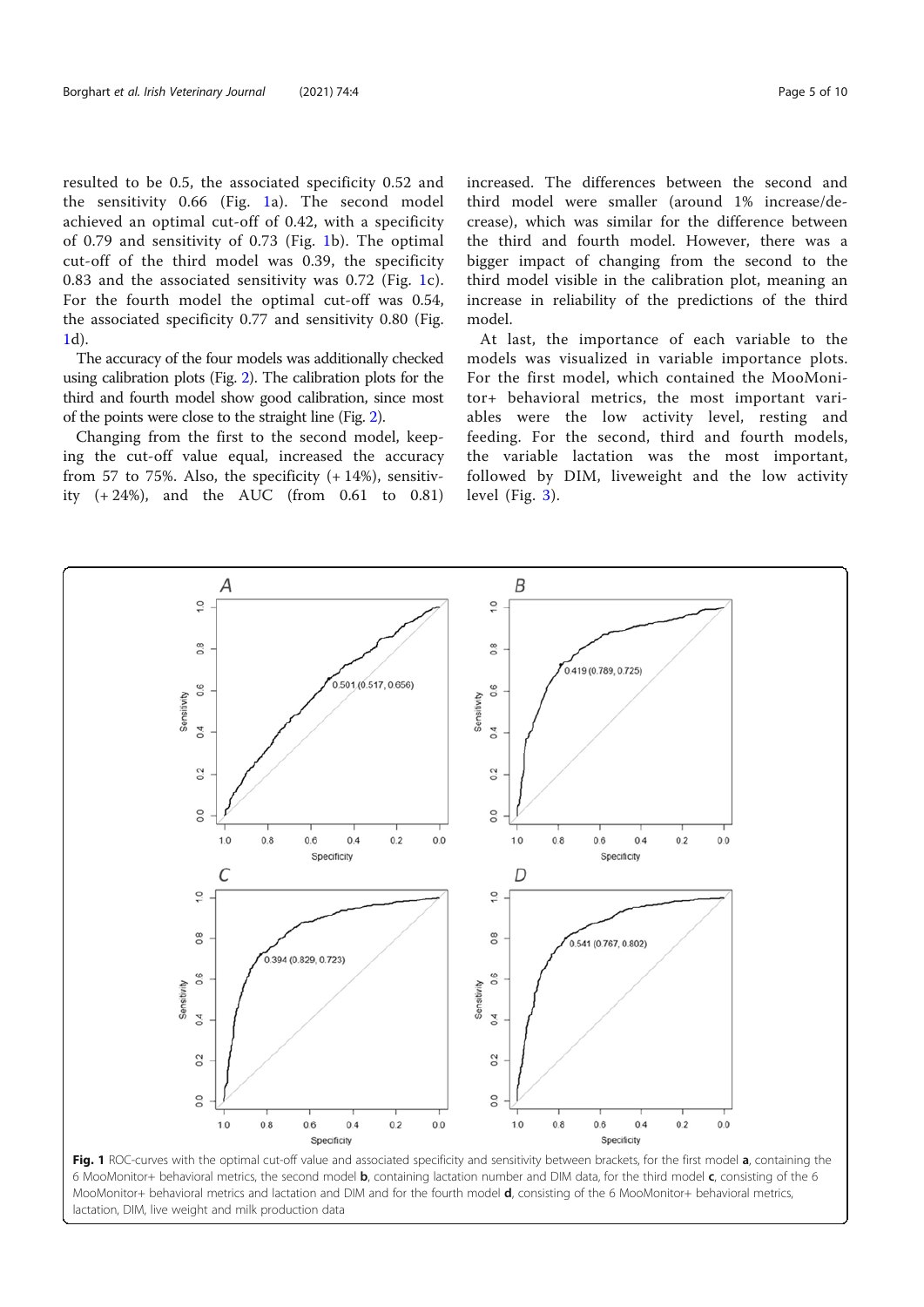

DIM, the third model, containing lactation number, DIM and MooMonitor+ behavioral metrics, and the fourth model, containing lactation number, DIM, MooMonitor+ behavioral metrics, live weight and production data. The number above the points in the plot indicate the number of records each prediction group contains, based on the predicted probabilities of the recordings. The lines show the 95% CI. A well-calibrated model has the points close to the diagonal line, indicating agreement between predicted and observed probabilities

## Discussion

Based on information from sensor data, provided by a neck mounted accelerometer, LS were used to classify cows into sound or unsound. This was a suitable solution to the small number of cows with extreme LS values. Additionally, we considered it more important that all potentially lame cows were identified for examination by the farmer rather than trying to determine the precise score of each cow. If lameness is detected and treated in an early stage, the development of a chronic lameness state may be avoided [27, 46, 66].

Previous studies have used different methods for the analysis of sensor data. A study performed to develop a method for automatic classification of accelerometer data into dairy cow behaviors used support vector machines, but this method has a considerable computational cost  $[42]$ . Another study used decision tree induction to detect clinical mastitis with sensor data and found that the model improved by using boosting [35]. A regression tree with a boosting technique based on additive logistic regression was used for lameness detection, but detection performance was not high enough for practical implementation [34]. Therefore, the type of supervised classification model used in this study, extreme gradient boosting, was chosen to achieve high levels of both speed and performance [44].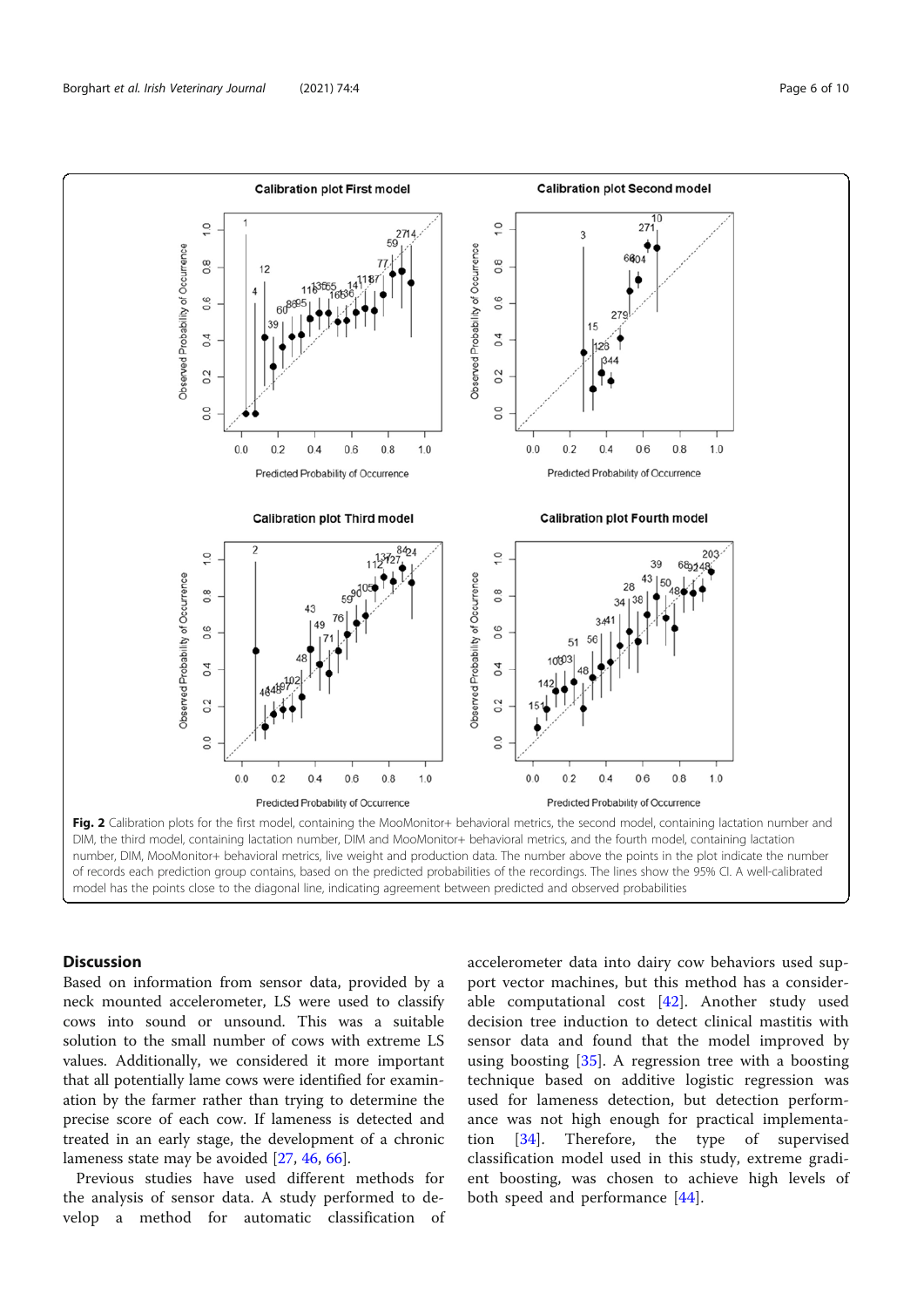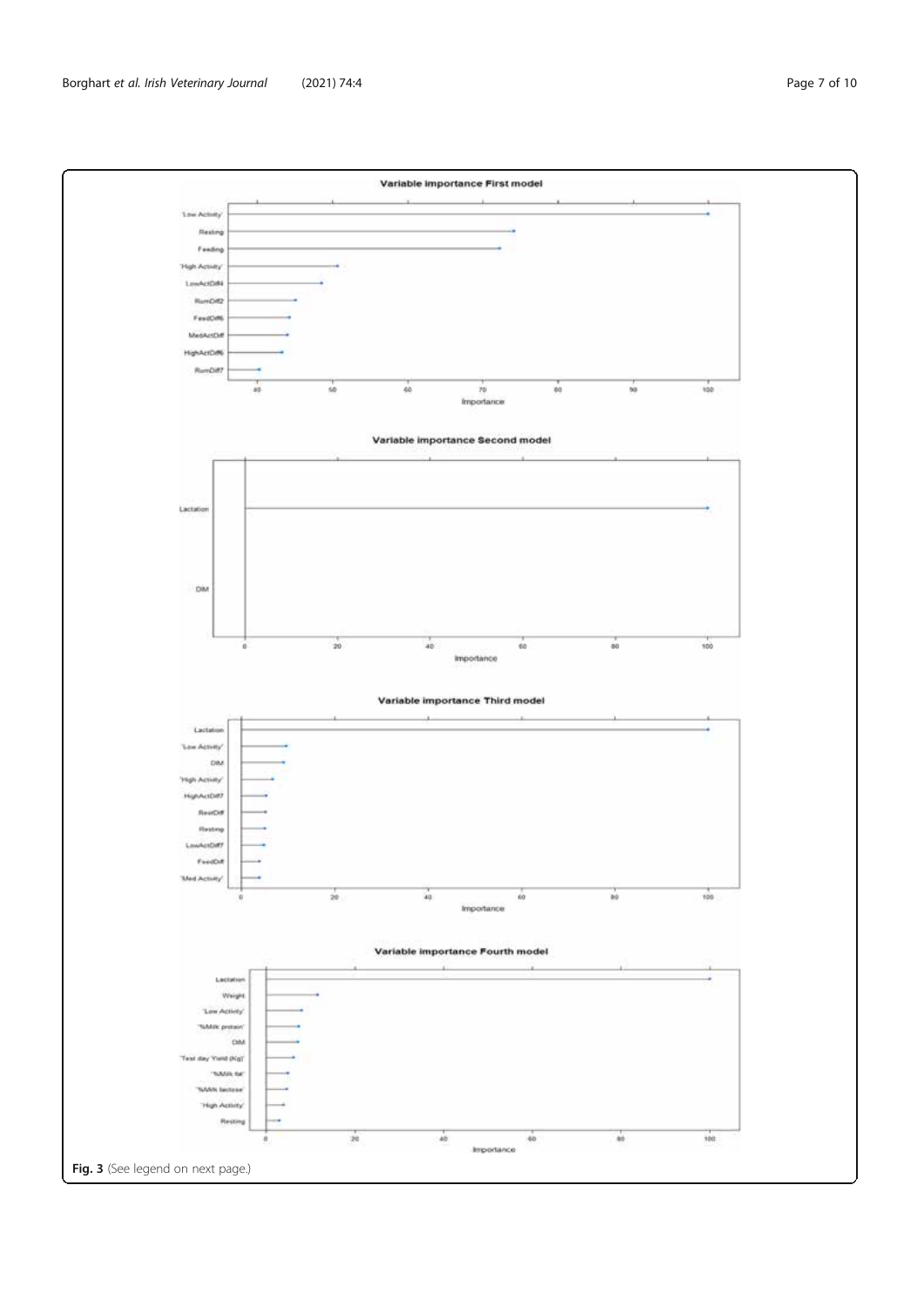(See figure on previous page.)

Fig. 3 Variable importance plots for the first model, containing the MooMonitor+ behavioral metrics, the second model, containing lactation number and DIM, the third model, containing lactation number, DIM and MooMonitor+ behavioral metrics, and the fourth model, containing lactation number, DIM, MooMonitor+ behavioral metrics, live weight and production data. In the plots, variables with "Diff" and a number are the lagged variables going back in time the amount of days as the number in the name states. Importance is ascribed to each variable by using AUC. In the plots, the importances are scaled to have a maximum of hundred

The small difference in accuracy between the third and fourth model may be explained by the fact that the impact of body weight on lameness remains unclear. Some studies suggested that body weight is possibly resulting from lameness and is not a causative factor [63, 64]. However, other studies found a significant effect of live weight loss on lameness occurrence [3, 4]. The first model consisted only of activity data, which performed less powerful in classifying cows as sound and unsound. This study showed that inclusion of activity data alone into classification models for lameness detection achieved lower accuracy compared to models that included a combination of activity data, production data, lactation number and DIM as data inputs, or a model that only included lactation and DIM. These results support the findings of Chapinal et al. [15], Blackie et al.  $[12]$  and Ito et al.  $[31]$ , which reported that a combination of several variables, such as weight distribution, lying bout duration and walking speed, was most promising for automated lameness detection.

Classification models with AUC values around 0.85, which the third and fourth models achieve, can be interpreted as good models  $(0.80 > \text{AUC} < 0.90)$  according to Swets [56]. These models achieved higher AUC values compared to prediction models in other studies using the same combination of data, such as the studies performed by Chapinal et al. [15], Kamphuis et al. [34], Van Hertem et al. [61], which achieved AUC values up to 0.75, and Miekley et al. [43] up to 0.8. The model with the highest sensitivity was the fourth model. This sensitivity was higher compared to other studies which used a comparable combination of data [25, 34, 61].

The optimal cut-off values, with their associated specificities and sensitivities, were obtained with ROC-curves by determining the cut-off values where the sum of sensitivity and specificity was maximal  $[1]$ . With the optimal cut-off value, the fourth model obtained the highest sensitivity, which means that this model was the best in not missing out possible lame cows. Higher sensitivities are of great interest when the models are used to detect treatable diseases. The study by Haladjian et al. [28], which used an algorithm for the detection of anomalies in walking patterns of cows, achieved a sensitivity of 74.2%. Our approach thus achieved a better result for detecting possible lame cows, while they achieved a higher specificity. The third model achieved the highest specificity with the optimal cut-off value, which means that this model has the probability of causing the farmer to examine of too many non-lame cows. The specificity of this model was higher than the specificity achieved in a study that used radar data, which were analyzed with a machine learning algorithm to automatically classify the cows as lame or non-lame [14].

## **Conclusions**

The present study analyzed the possibility to use machine learning methods to develop a prediction model for lameness in dairy cattle, using commercially available remote sensor technology in combination with routinely available animal data. Our results showed that the use of the MooMonitor+ for the detection of unsound cows was best when used in combination with lactation number, DIM, milk production and live weight data, resulting in a high degree of predictive accuracy. The application of this technology has the potential to be highly beneficial in reducing the time to lameness diagnosis and treatment and therefore making a significant impact on animal welfare. Further research should involve testing the external validity of the models in commercial pasture based dairy production systems. In addition, the association of lameness causing lesions and the predicted classification should be explored.

## Abbreviations

AUC: Area under the curve; BHBA: Beta-hydroxybutyrate; CI: Confidence interval; DIM: Days in milk; EU: European Union; FN: False negative; FP: False positive; LS: Locomotion score; ROC: Receiver operator cuve; TN: True negative; TP: True positive; UCD: University College Dublin

#### Acknowledgements

This study was funded through the Enterprise Ireland Dairytech project with particular acknowledgement for the additional technical support from Dairymaster.

#### Authors' contributions

JS conceived the study and gathered the locomotion data. GB and LOG analyzed the data. GB drafted the manuscript. The authors read and approved the final manuscript.

#### Funding

This study was funded through the Enterprise Ireland Dairytech project with particular acknowledgement for the additional technical support from Dairymaster.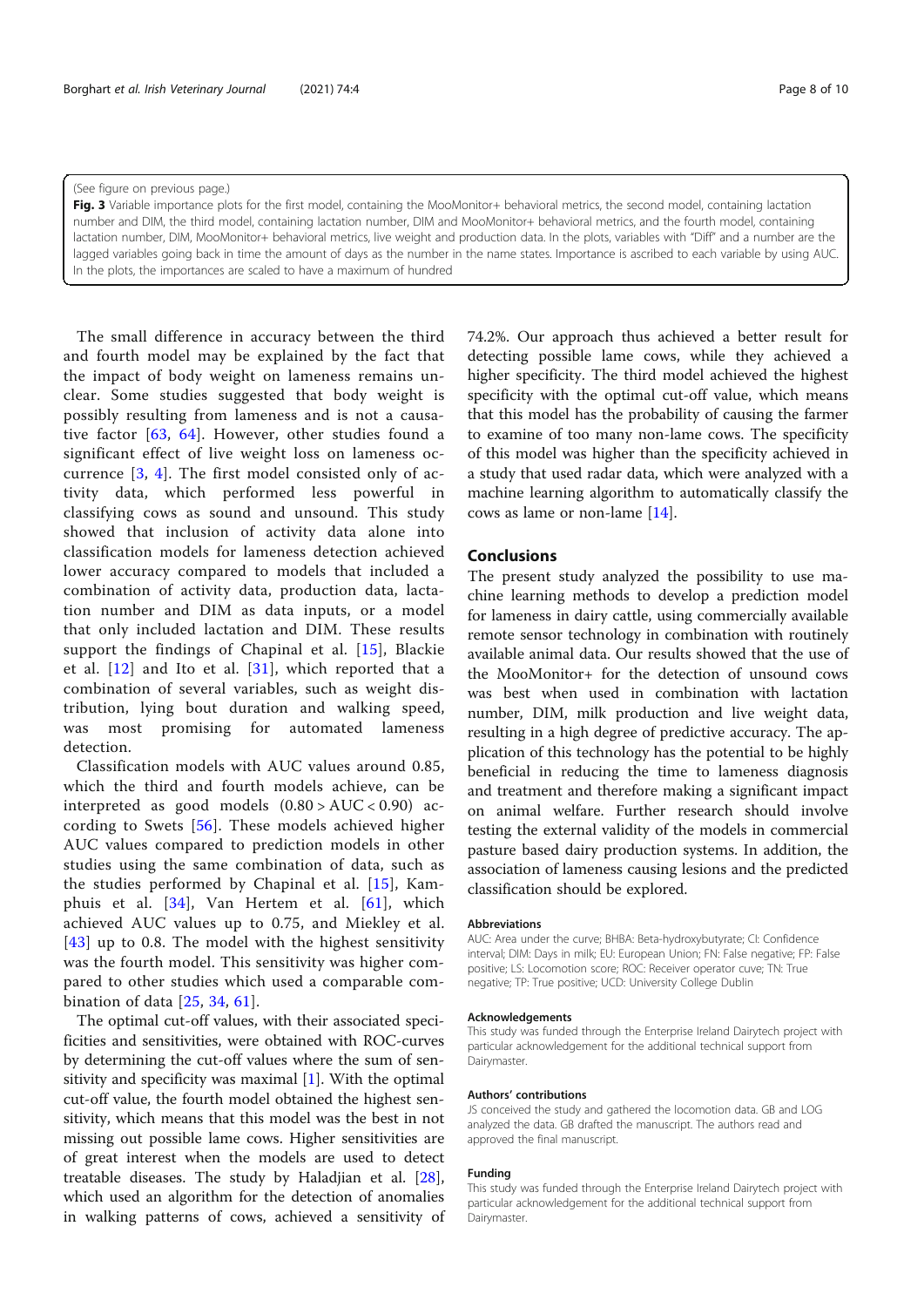#### Availability of data and materials

The datasets generated and/or analysed during the current study are not publicly available due to data sharing restrictions. For further enquiries please contact the corresponding author.

## Ethics approval

The study was carried out in accordance with University College Dublin's (UCD) guidelines and approval on ethical animal research.

#### Consent for publication

Not applicable.

#### Competing interests

This study was funded through the Enterprise Ireland Dairytech project with particular acknowledgement for the additional technical support from Dairymaster.

#### Author details

<sup>1</sup>University College Dublin, Dublin, Ireland. <sup>2</sup>Glanbia Ireland, Kilkenny, Ireland.

Received: 11 November 2020 Accepted: 18 January 2021 Published online: 06 February 2021

#### References

- 1. Akobeng AK. Understanding diagnostic tests 3: receiver operating characteristic curves. Acta Paediatr. 2007;96(5):644–7.
- 2. Alawneh JI, Laven RA, Stevenson MA. Interval between detection of lameness by locomotion scoring and treatment for lameness: a survival analysis. Vet J. 2012a;193(3):622–5.
- 3. Alawneh JI, Stevenson MA, Williamson NB, Lopez-Villalobos N, Otley T. The effect of clinical lameness on liveweight in a seasonally calving, pasture-fed dairy herd. J Dairy Sci. 2012b;95(2):663–9.
- 4. Alawneh JI, Stevenson MA, Williamson NB, Lopez-Villalobos N, Otley T. The effects of liveweight loss and milk production on the risk of lameness in a seasonally calving, pasture fed dairy herd in New Zealand. Prevent Vet Med. 2014;113(1):72–9.
- 5. Allouche O, Tsoar A, Kadmon R. Assessing the accuracy of species distribution models: prevalence, kappa and the true skill statistic (TSS). J Appl Ecol. 2006;43(6):1223–32.
- 6. Alsaaod, M., Fadul, M., & Steiner, A. (2019). Automatic lameness detection in cattle. The veterinary journal.
- Alsaaod M, Luternauer M, Hausegger T, Kredel R, Steiner A. The cow pedogram—analysis of gait cycle variables allows the detection of lameness and foot pathologies. J Dairy Sci. 2017;100(2):1417–26.
- 8. Alsaaod M, Römer C, Kleinmanns J, Hendriksen K, Rose-Meierhöfer S, Plümer L, Büscher W. Electronic detection of lameness in dairy cows through measuring pedometric activity and lying behavior. Appl Anim Behav Sci. 2012;142(3):134–41.
- 9. Banerjee AK, Arora N, Murty USN. Classification and regression tree (CART) analysis for deriving variable importance of parameters influencing average flexibility of CaMK kinase family. Electron J Biol. 2008;4(1):27–33.
- 10. Barker ZE, Leach KA, Whay HR, Bell NJ, Main DCJ. Assessment of lameness prevalence and associated risk factors in dairy herds in England and Wales. J Dairy Sci. 2010;93(3):932–41.
- 11. Bicalho RC, Oikonomou G. Control and prevention of lameness associated with claw lesions in dairy cows. Livest Sci. 2013;156(1–3):96–105.
- 12. Blackie N, Amory J, Bleach E, Scaife J. The effect of lameness on lying behaviour of zero grazed Holstein dairy cattle. Appl Anim Behav Sci. 2011; 134(3–4):85–91.
- 13. Bruijnis MRN, Beerda B, Hogeveen H, Stassen EN. Assessing the welfare impact of foot disorders in dairy cattle by a modeling approach. Animal. 2012;6(6):962–70.
- 14. Busin, V., Viora, L., King, G., Tomlinson, M., Le Kernec, J., Jonsson, N. B., & Fioranelli, F. (2019). Evaluation of lameness detection using radar sensing in ruminants. Veterinary record.
- 15. Chapinal N, De Passille AM, Rushen J, Wagner S. Automated methods for detecting lameness and measuring analgesia in dairy cattle. J Dairy Sci. 2010;93(5):2007–13.
- 16. Chen, T., He, T., Benesty, M., Khotilovich, V., & Tang, Y. (2015). Xgboost: extreme gradient boosting. R Pack Version 0.4–2, 1–4.
- 17. Clay N, Garnett T, Lorimer J. Dairy intensification: drivers, impacts and alternatives. Ambio. 2019:1–14.
- 18. Cook NB, Hess JP, Foy MR, Bennett TB, Brotzman RL. Management characteristics, lameness, and body injuries of dairy cattle housed in highperformance dairy herds in Wisconsin. J Dairy Sci. 2016;99(7):5879–91.
- 19. de Mol RM, André G, Bleumer EJB, Van der Werf JTN, De Haas Y, Van Reenen CG. Applicability of day-to-day variation in behavior for the automated detection of lameness in dairy cows. J Dairy Sci. 2013;96(6): 3703–12.
- 20. Dyer RM, Neerchal NK, Tasch U, Wu Y, Dyer P, Rajkondawar PG. Objective determination of claw pain and its relationship to limb locomotion score in dairy cattle. J Dairy Sci. 2007;90(10):4592–602.
- 21. Enting H, Kooij D, Dijkhuizen AA, Huirne RBM, Noordhuizen-Stassen EN. Economic losses due to clinical lameness in dairy cattle. Livest Prod Sci. 1997;49(3):259–67.
- 22. Fenlon C, O'Grady L, Doherty ML, Dunnion J. A discussion of calibration techniques for evaluating binary and categorical predictive models. Prevent Vet Med. 2018;149:107–14.
- 23. Fluss R, Faraggi D, Reiser B. Estimation of the Youden index and its associated cutoff point. Biometric J. 2005;47(4):458–72.
- 24. Frankena K, Somers JGCJ, Schouten WGP, Van Stek JV, Metz JHM, Stassen EN, Graat EAM. The effect of digital lesions and floor type on locomotion score in Dutch dairy cows. Prevent Vet Med. 2009;88(2):150–7.
- 25. Garcia E, Klaas I, Amigo JM, Bro R, Enevoldsen C. Lameness detection challenges in automated milking systems addressed with partial least squares discriminant analysis. J Dairy Sci. 2014;97(12):7476–86.
- 26. García-Muñoz A, Vidal G, Singh N, Silva-del-Río N. Evaluation of two methodologies for lameness detection in dairy cows based on postural and gait abnormalities observed during milking and while restrained at headlock stanchions. Prevent Vet Med. 2016;128:33–40.
- 27. Green LE, Hedges VJ, Schukken YH, Blowey RW, Packington AJ. The impact of clinical lameness on the milk yield of dairy cows. J Dairy Sci. 2002;85(9):2250–6.
- Haladjian J, Haug J, Nüske S, Bruegge B. A wearable sensor system for lameness detection in dairy cattle. Multi Technol Interact. 2018;2(2):27.
- 29. Harty, E. (2017). Automating heat detection.[online] available: http://www. Whff.Info/documentation/documents/whc200.8/automating%.20Heat%.2 0Detection.%.20Dr.%.20E%.20.Harty.Pdf. Accessed on: Dec, 2018.
- 30. Heringstad B, Egger-Danner C, Charfeddine N, Pryce JE, Stock KF, Kofler J, et al. Invited review: genetics and claw health: opportunities to enhance claw health by genetic selection. J Dairy Sci. 2018;101(6):4801–21.
- 31. Ito K, Von Keyserlingk MAG, LeBlanc SJ, Weary DM. Lying behavior as an indicator of lameness in dairy cows. J Dairy Sci. 2010;93(8):3553–60.
- 32. Jabbar KA, Hansen MF, Smith ML, Smith LN. Early and non-intrusive lameness detection in dairy cows using 3-dimensional video. Biosyst Eng. 2017;153:63–9.
- 33. Jiang B, Wu Q, Yin X, Wu D, Song H, He D. FLYOLOv3 deep learning for key parts of dairy cow body detection. Comput Electron Agric. 2019;166:104982.
- 34. Kamphuis C, Frank E, Burke JK, Verkerk GA, Jago JG. Applying additive logistic regression to data derived from sensors monitoring behavioral and physiological characteristics of dairy cows to detect lameness. J Dairy Sci. 2013;96(11):7043–53.
- 35. Kamphuis C, Mollenhorst H, Heesterbeek JAP, Hogeveen H. Detection of clinical mastitis with sensor data from automatic milking systems is improved by using decision-tree induction. J Dairy Sci. 2010;93(8):3616–27.
- 36. King MTM, LeBlanc SJ, Pajor EA, DeVries TJ. Cow-level associations of lameness, behavior, and milk yield of cows milked in automated systems. J Dairy Sci. 2017;100(6):4818–28.
- Koeck A, Loker S, Miglior F, Kelton DF, Jamrozik J, Schenkel FS. Genetic relationships of clinical mastitis, cystic ovaries, and lameness with milk yield and somatic cell score in first-lactation Canadian Holsteins. J Dairy Sci. 2014; 97(9):5806–13.
- 38. Kuhn M, Wing J, Weston S, Williams A, Keefer C, Engelhardt A, et al. The R Core Team. Caret: Classification and Regression Training; 2017.
- 39. Landis JR, Koch GG. The measurement of observer agreement for categorical data. Biometrics. 1977:159–74.
- 40. Lee CC, Mower E, Busso C, Lee S, Narayanan S. Emotion recognition using a hierarchical binary decision tree approach. Speech Comm. 2011;53(9–10):1162–71.
- 41. Manske T, Hultgren J, Bergsten C. Topical treatment of digital dermatitis associated with severe heel-horn erosion in a Swedish dairy herd. Prevent Vet Med. 2002;53(3):215–31.